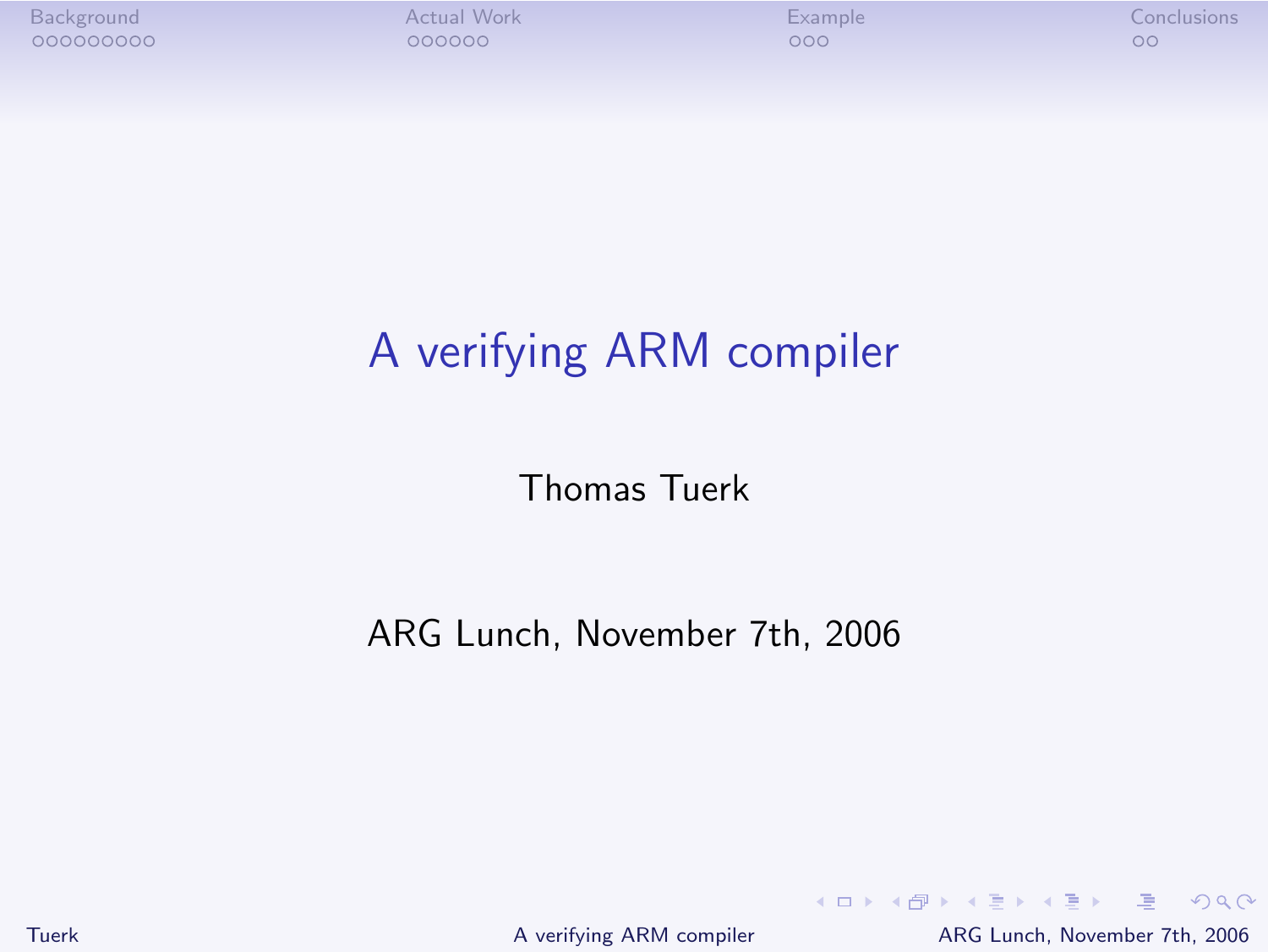### **Overview**









Tuerk [A verifying ARM compiler](#page-0-0) ARG Lunch, November 7th, 2006

<span id="page-1-0"></span> $E = \Omega Q$ 

イロメ イ部メ イヨメ イヨメー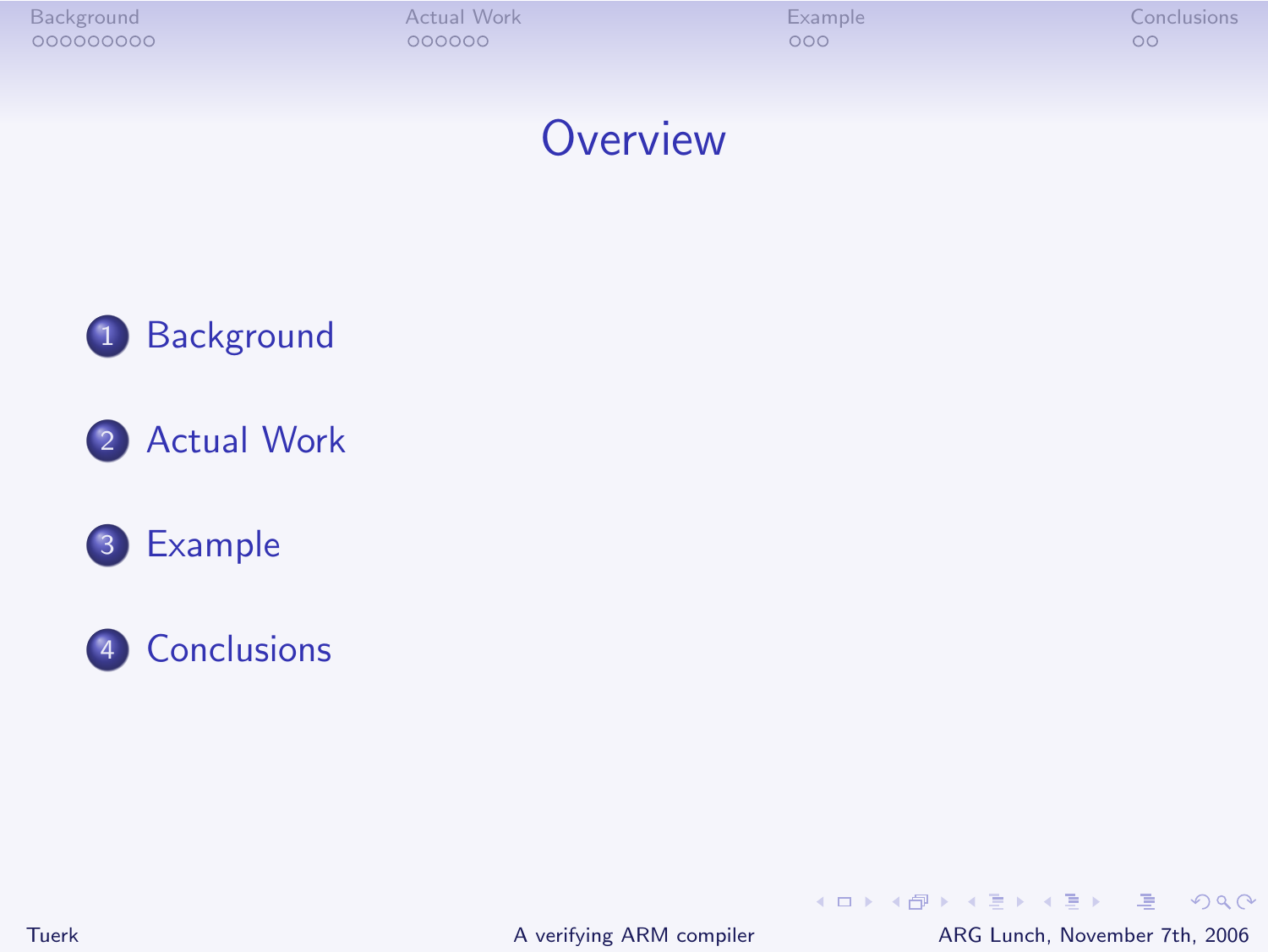# The CryptVer Project

### Main Goal

create verified ARM implementations of elliptic curve cryptographic algorithms

#### Important Parts

- a formalisation of elliptic curve operations (Joe Hurd)
- a compiler from first order tail-recursive functions to ARM assembler (Konrad Slind)
- a very high fidelity model of the ARM instruction set (Anthony Fox)

• a Hoare Logic for this ARM model (Magnus Myreen)

Tuerk [A verifying ARM compiler](#page-0-0) ARG Lunch, November 7th, 2006

<span id="page-2-0"></span> $\equiv$   $\Omega$ 

**K ロ ▶ | K 伊 ▶ | K ヨ ▶ | K ヨ ▶ |**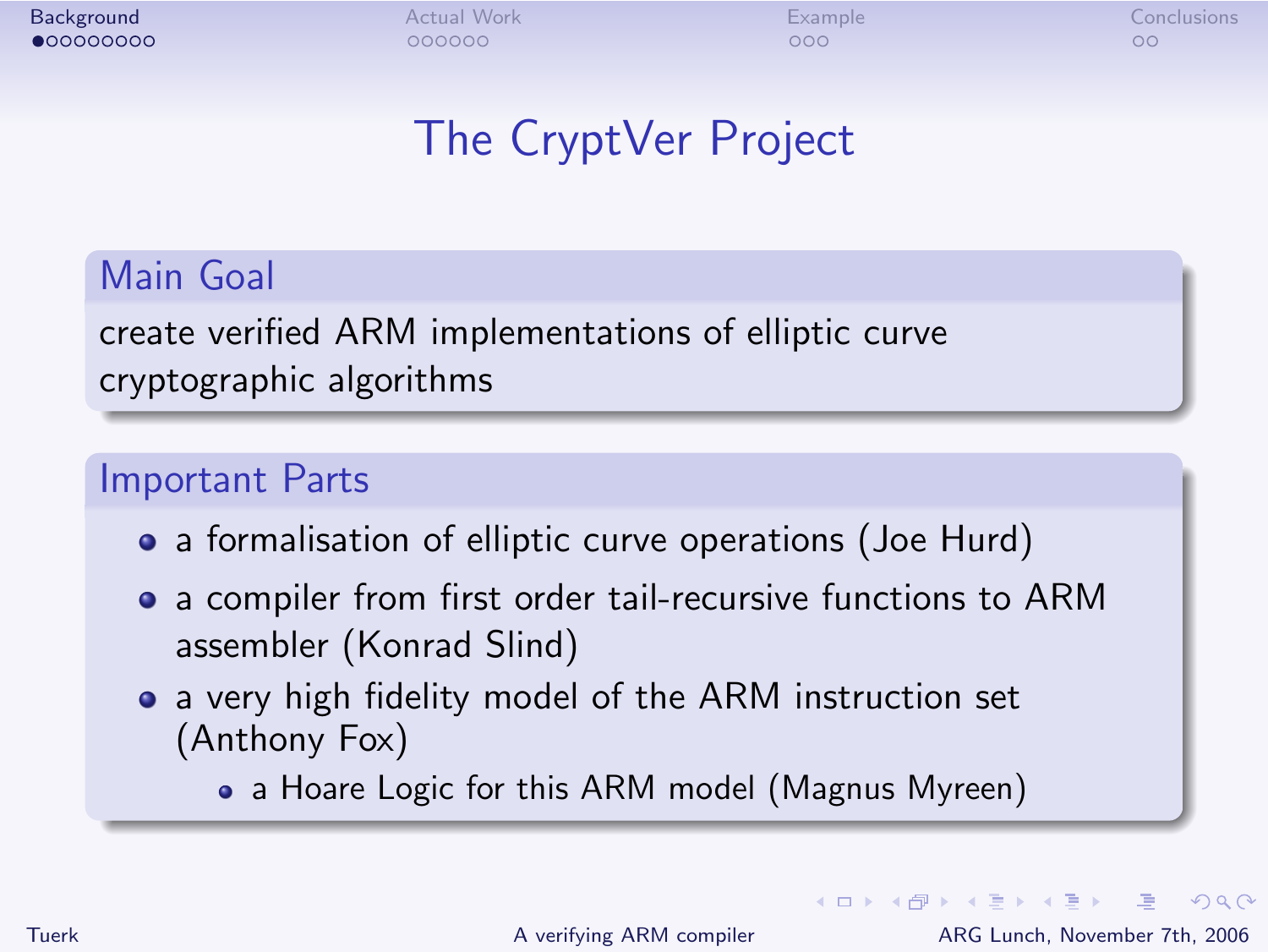# Placement of this work

### Gap

**•** the compiler uses an own formalisation of ARM assembler

- this formalisation is simplified
	- no processor modes
	- **•** simplified instruction set
	- **•** separation between program and data memory
	- **•** simplified PC
	- ...

### Goal

Use the compiler to create programs in the Fox's ARM model that are specified by Myreen's Hoare Logic!

 $\equiv$   $\Omega$ 

4 ロ ト 4 何 ト 4 ヨ ト 4 ヨ ト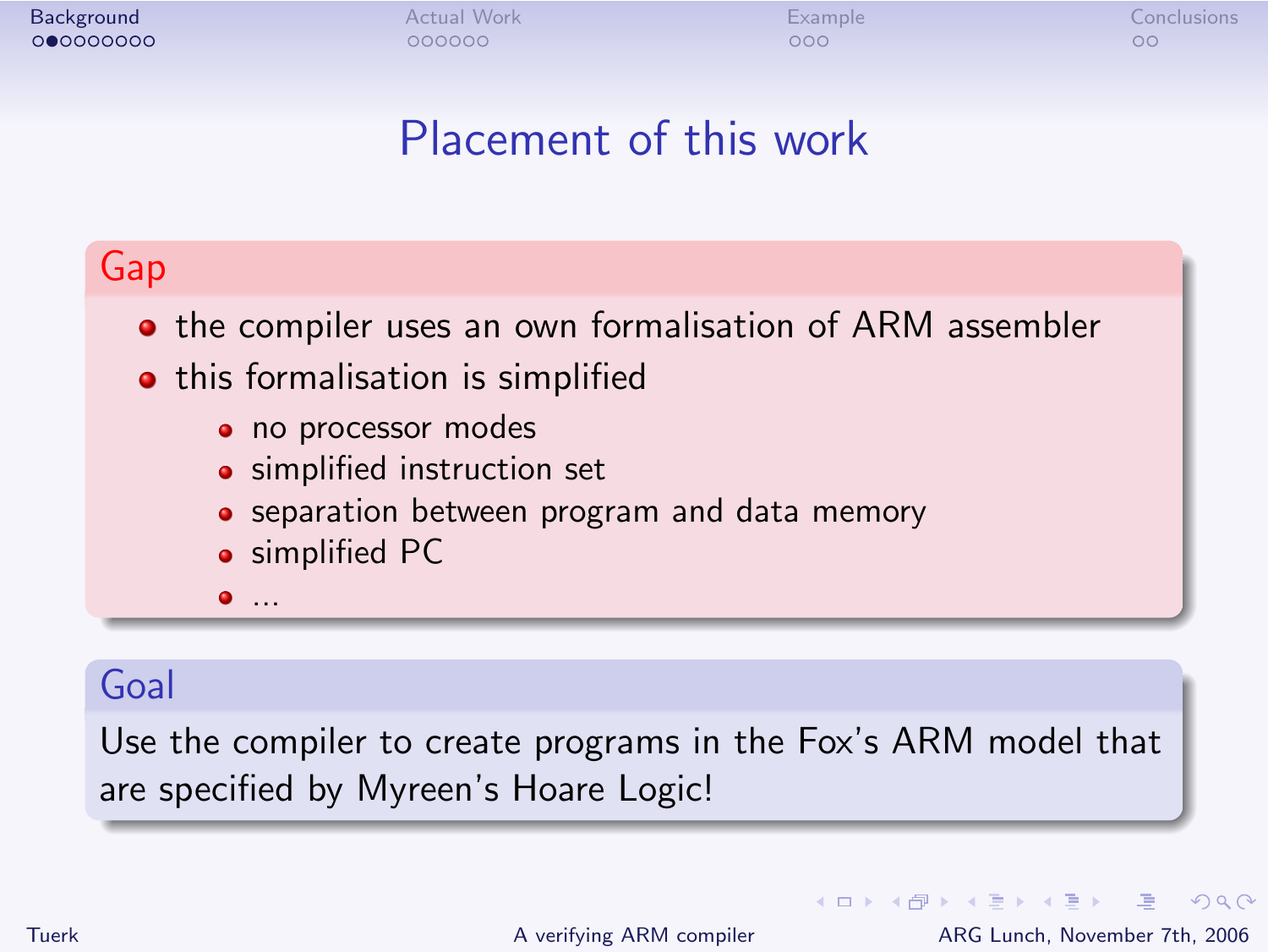# ARM Compiler

- developed by Konrad Slind, Guodong Li and Scott Owens at the University of Utah
- input language is formed by first order tail-recursive equations
- argument and result have to be vectors of 32 bit words
- output is a ARM assembler program and a proof that this program implements the original equation

<span id="page-4-0"></span>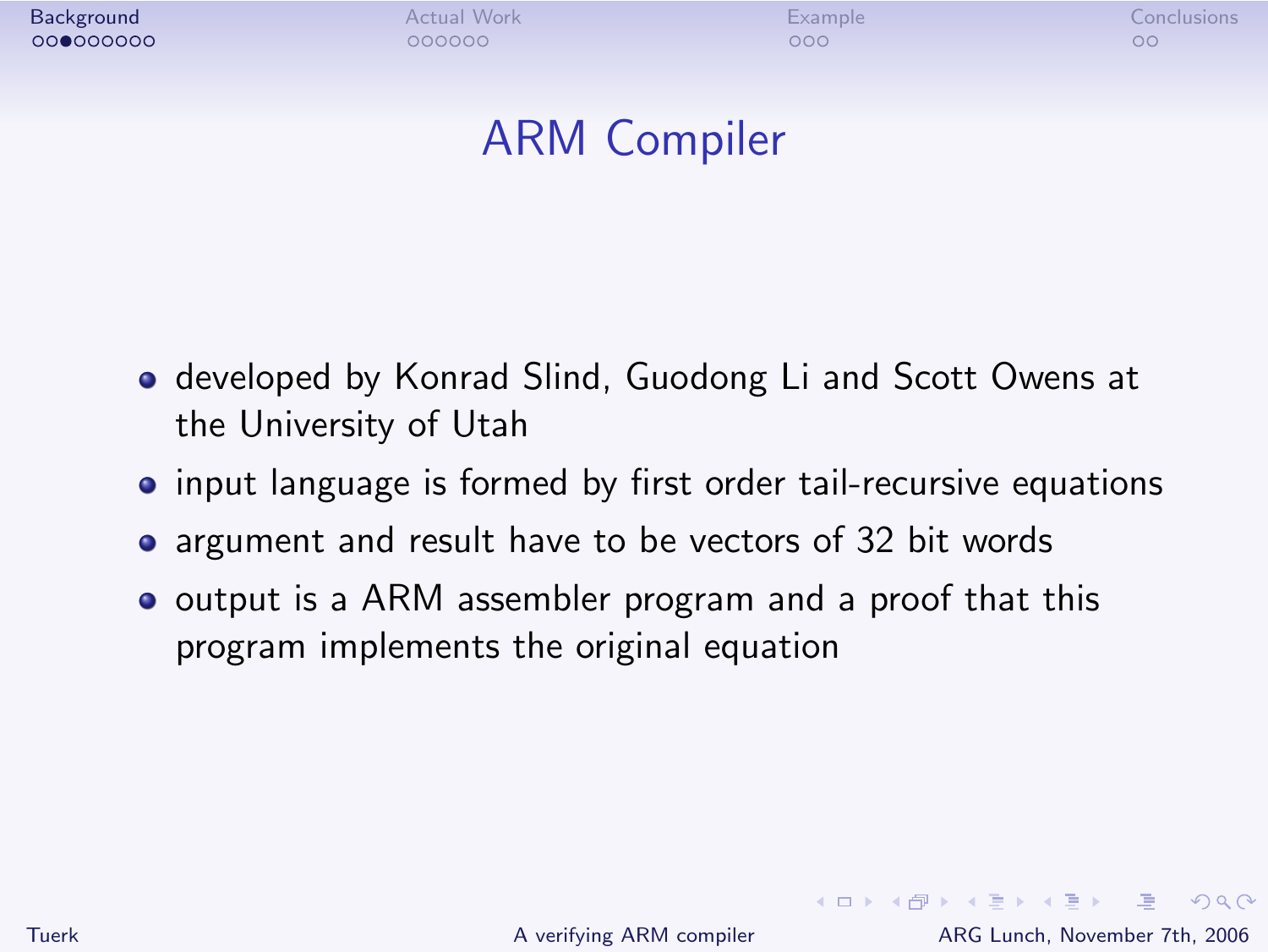### ARM Compiler - Example

#### Example

```
val ShiftXor def = Define
  '\text{ShiftXor } (x:word32, s, k0, k1) =((x \le 4) + k0) ?? (x + s) ?? ((x > 5) + k1)';
- val spec = #5 (pp_compile ShiftXor_def);
|- !st. get_st (run_arm
  [((LSL,NONE,F),SOME (REG 4), [REG 0; WCONST 4w],NONE);
   ((ADD,NONE,F),SOME (REG 2),[REG 4; REG 2],NONE);
   ((ADD,NONE,F),SOME (REG 1),[REG 0; REG 1],NONE);
   ((EOR,NONE,F),SOME (REG 1),[REG 2; REG 1],NONE);
   ((ASR,NONE,F),SOME (REG 0),[REG 0; WCONST 5w],NONE);
   ((ADD,NONE,F),SOME (REG 0),[REG 0; REG 3],NONE);
   ((EOR,NONE,F),SOME (REG 0),[REG 1; REG 0],NONE)]
  ((0,0w,st),))<MR RO> =
  ShiftXor (st<MR R0>,st<MR R1>,st<MR R2>,st<MR R3>)
```
<span id="page-5-0"></span> $290$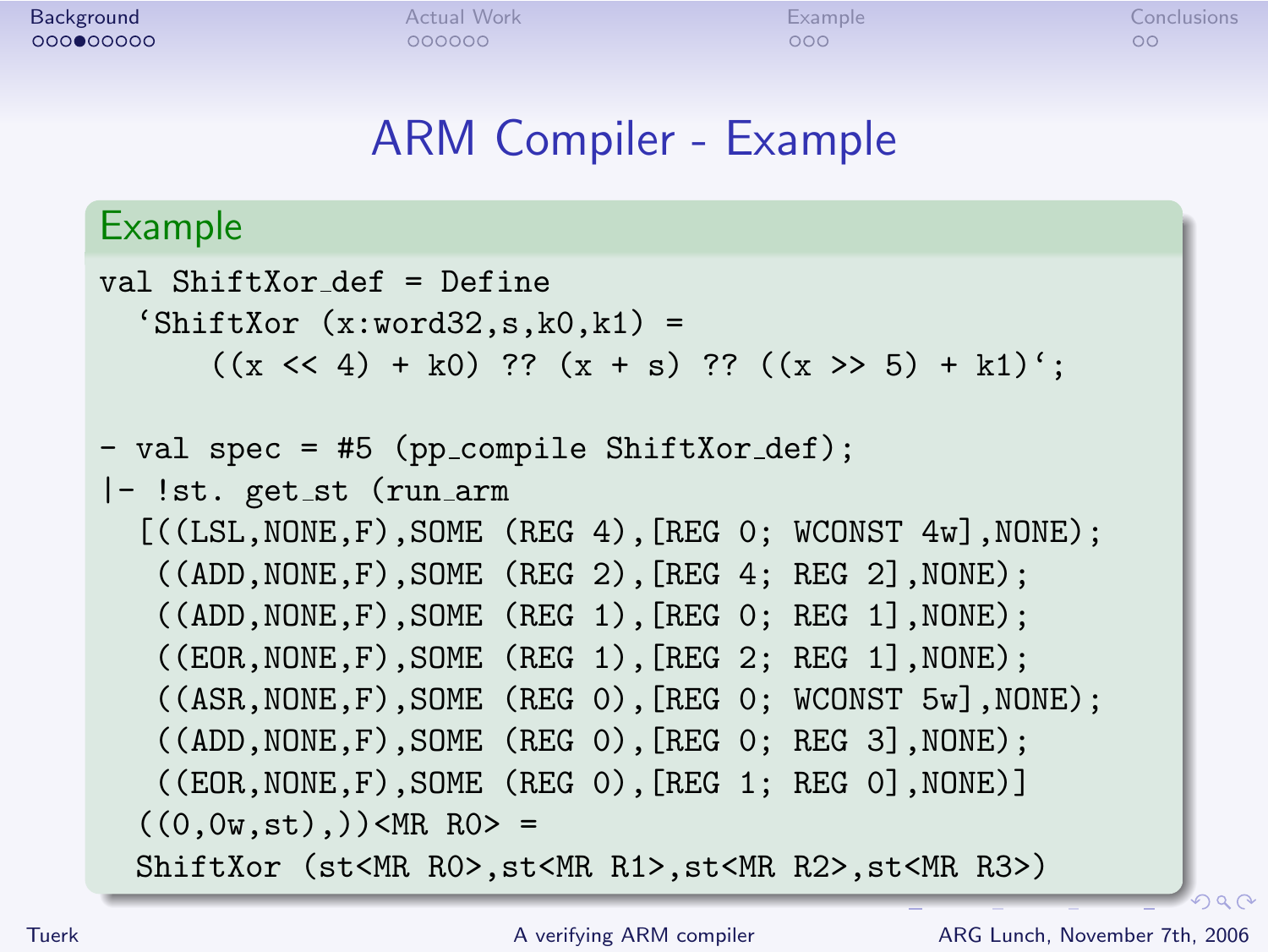<span id="page-6-0"></span>

# ARM Compiler - Steps

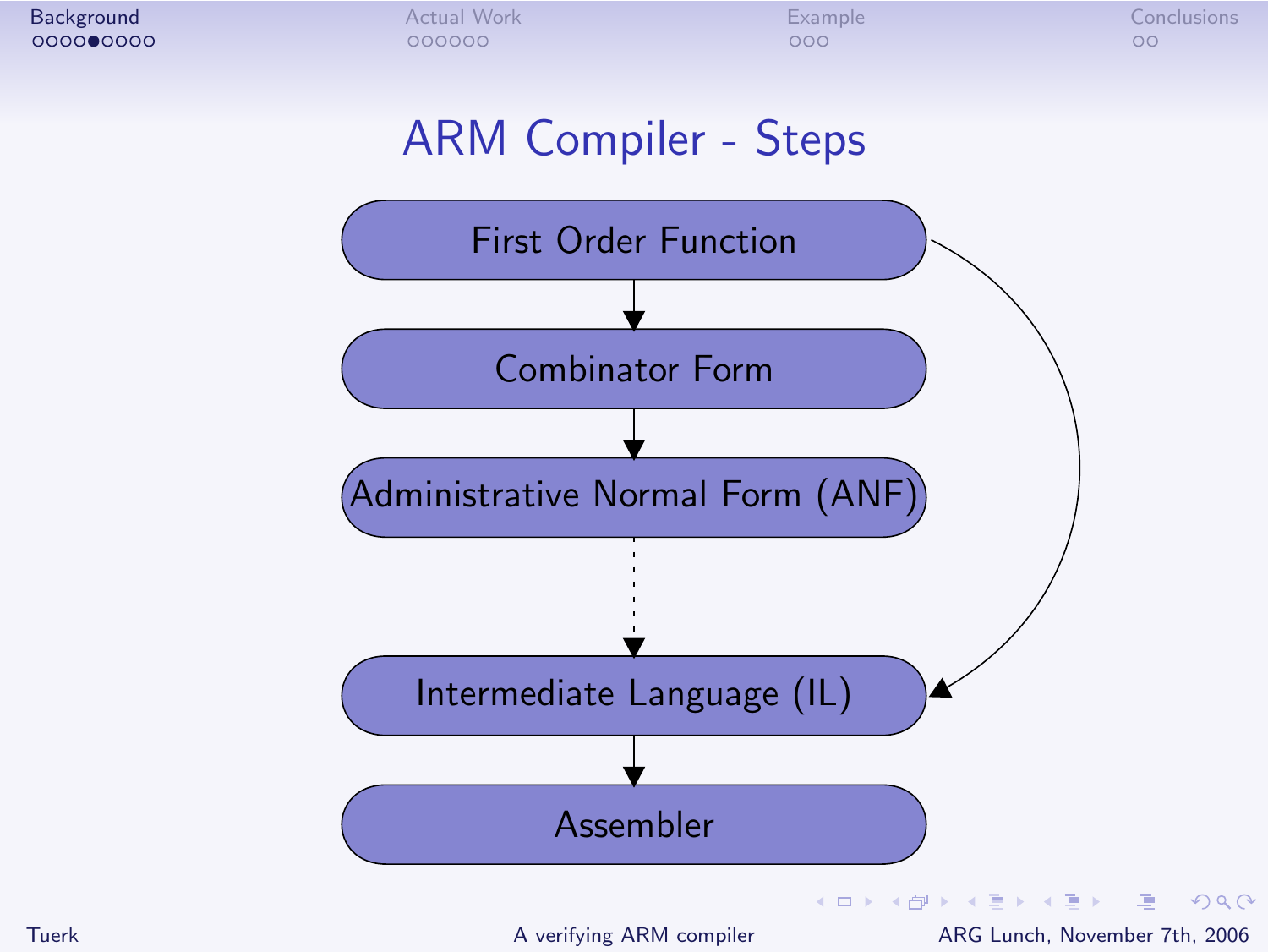# ARM Compiler - Steps II

#### First Order Function

```
ShiftXor (x:word32, s, k0, k1) =((x \le 4) + k0) ?? (x + s) ?? ((x \ge 5) + k1)
```
#### Combinator Form

```
l - ShiftXor =
  Seq (Par (Seq (Par (Seq (Par (\{(x,s,k0,k1), x))
   (\{(x,s,k0,k1), 4)) (UNCURRY (\{(x,s,k0,k1), k0)))
   (UNCURRY \ast+)) (Seq (Par (Seq (Par (\(x,s,k0,k1). x))
   (\zeta(x,s,k0,k1), s) (UNCURRY $+))
   (Seq (Par (Seq (Par (\{(x,s,k0,k1), x) (\{(x,s,k0,k1), 5)\})(UNCURRY \$>>)) (\{(x,s,k0,k1), k1)) (UNCURRY \$+))(UNCURRY $??))) (UNCURRY $??)))
```
**KOD KARD KED KED AGA**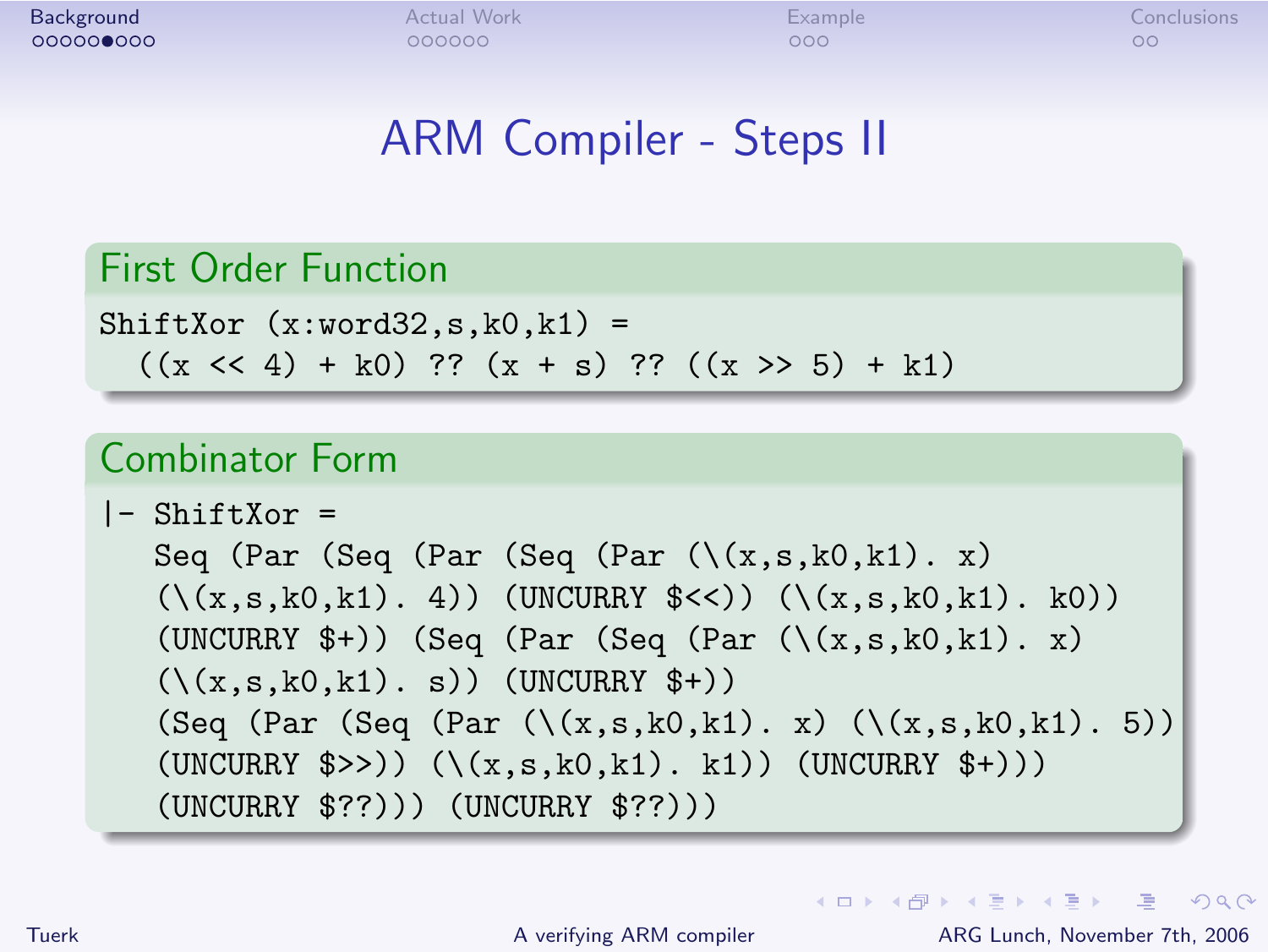### ARM Compiler - Steps III

#### ANF

```
!v1 v2 v3 v4.
  ShiftXor (v1,v2,v3,v4) =(let v5 = UNCURRY << (v1, 4) in
     let v6 = UNCURRY * (v5, v3) in
     let v7 = UNCURRY $+ (v1, v2) in
     let v8 = UNCURRY $>> (v1,5) in
     let v9 = UNCURRY * (v8, v4) in
     let v10 = UNCURRY $?? (v7, v9) in
     let v11 = UNCURRY $?? (v6, v10) in
     v11)
```
Tuerk [A verifying ARM compiler](#page-0-0) ARG Lunch, November 7th, 2006

K ロ ▶ K 個 ▶ K 로 ▶ K 로 ▶ - 로 - K 9 Q @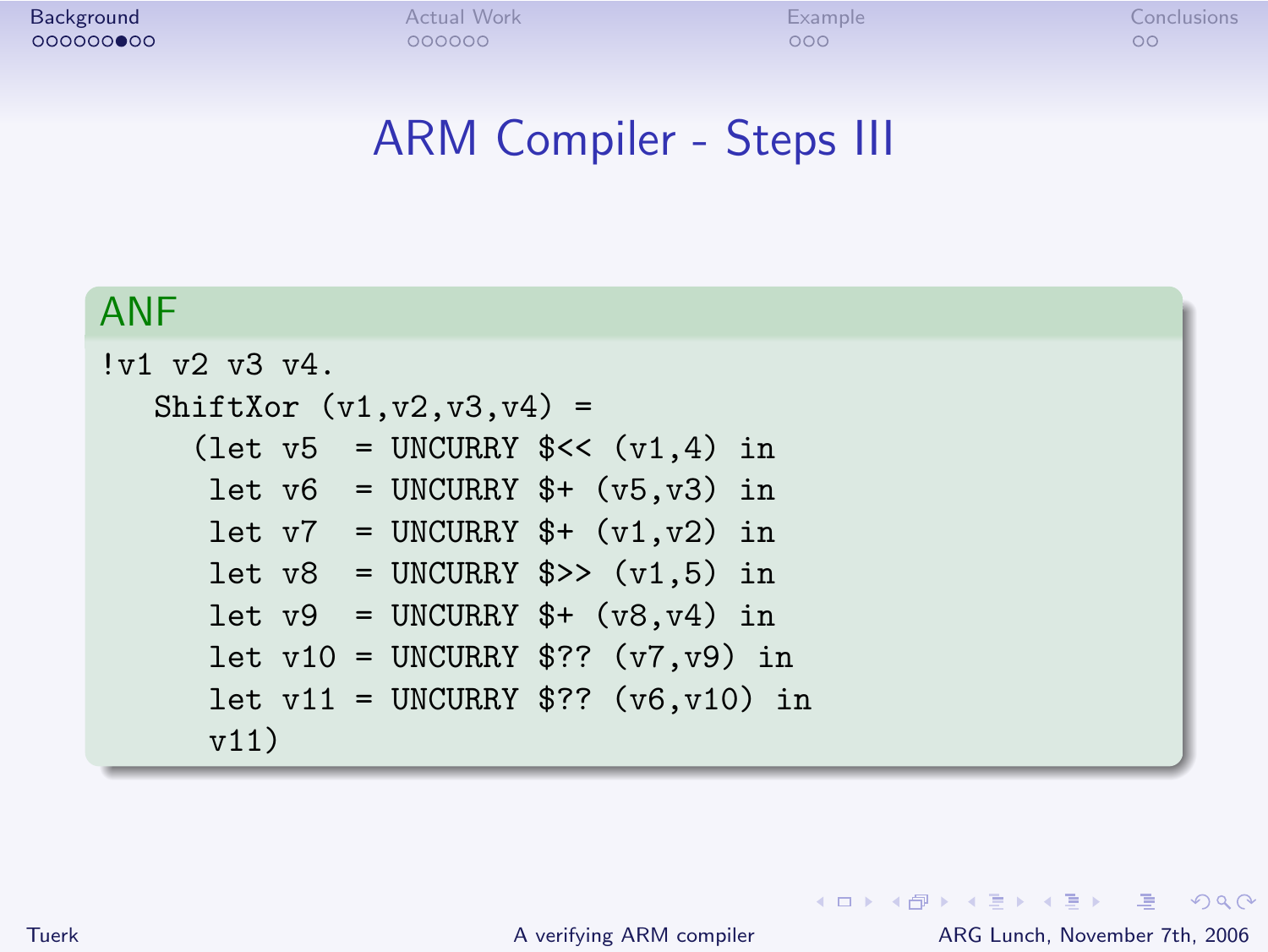### ARM Compiler - Steps IV



Tuerk [A verifying ARM compiler](#page-0-0) ARG Lunch, November 7th, 2006

**KOD KARD KED KED AGA**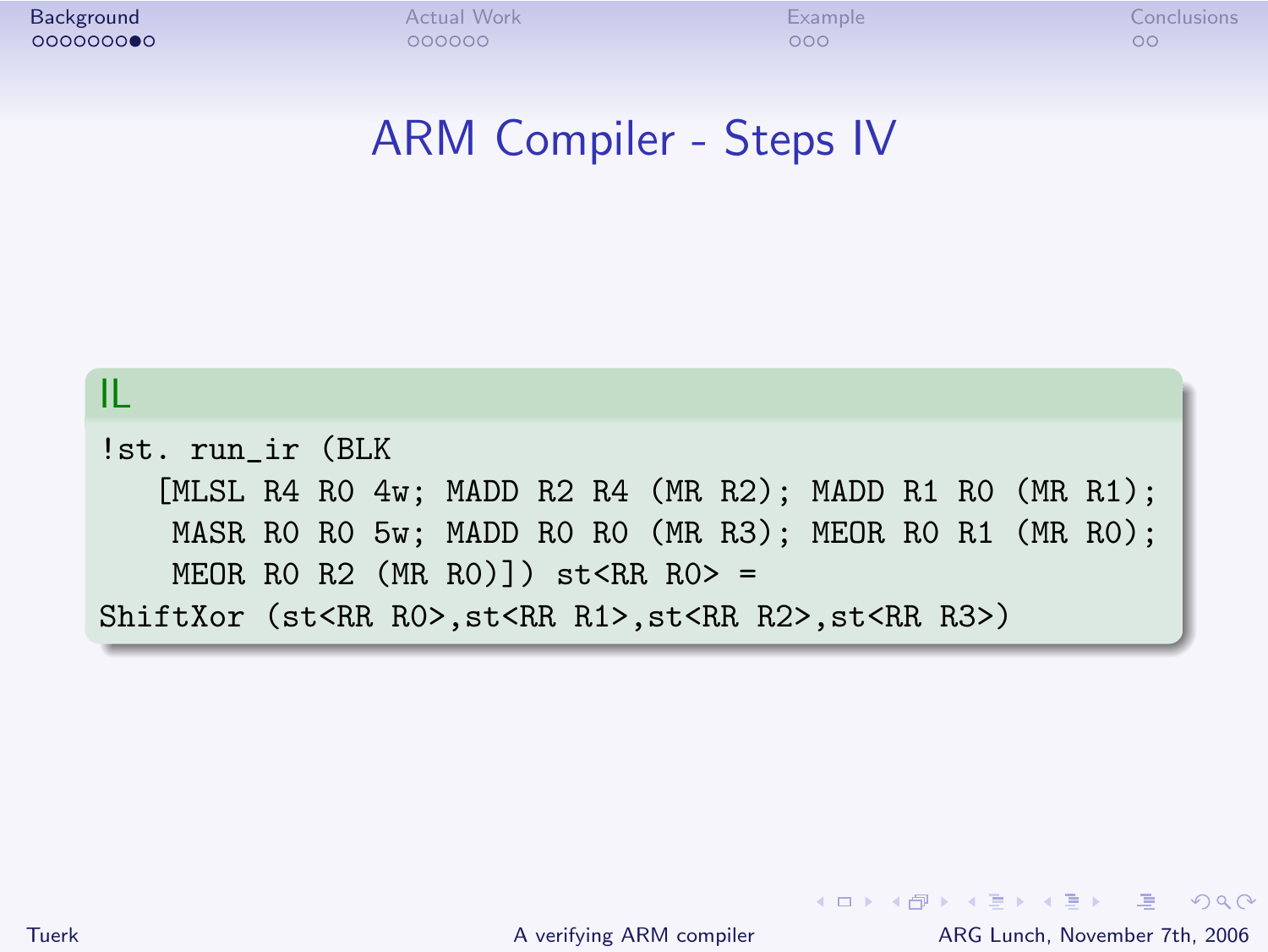### ARM Compiler - Steps V

#### Assembler

```
|- !st. get_st (run_arm
  [((LSL,NONE,F),SOME (REG 4), [REG 0; WCONST 4w].NONE):
   ((ADD, NODE, F), SOME (REG 2), [REG 4; REG 2], NODE);((ADD, NODE, F), SOME (REG 1), [REG 0; REG 1], NODE);((EOR,NONE,F),SOME (REG 1),[REG 2; REG 1],NONE);
   ((ASR,NONE,F),SOME (REG 0),[REG 0; WCONST 5w],NONE);
   ((ADD,NONE,F),SOME (REG 0),[REG 0; REG 3],NONE);
   ((EOR,NONE,F),SOME (REG 0),[REG 1; REG 0],NONE)]
  ((0.0w.st).) \leqMR RO> =
 ShiftXor (st<MR R0>,st<MR R1>,st<MR R2>,st<MR R3>)
```
Tuerk [A verifying ARM compiler](#page-0-0) ARG Lunch, November 7th, 2006

<span id="page-10-0"></span>**KOD KARD KED KED AGA**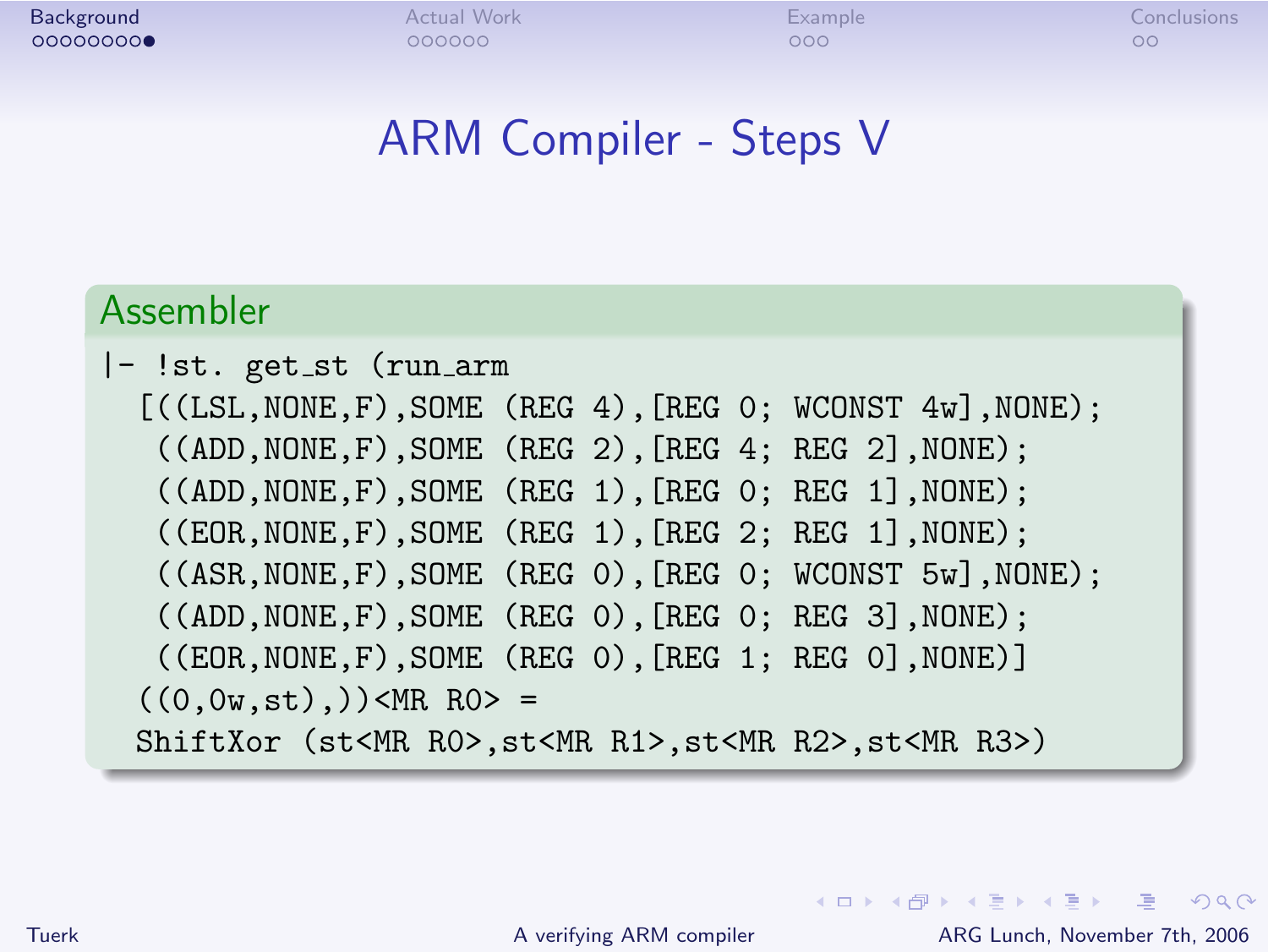## First Approach

### Naive Approach

- **•** the compiler output and Fox's ARM assembler look similar
- **•** translate the compiler output to Fox's ARM assembler
- do not modify the compiler

### Problems

- technical problems
- compiler's assembler is to general
- **•** semantics of compiler's assembler is different to ARM assembler
- $\implies$  it was useful to modify the compiler

Tuerk [A verifying ARM compiler](#page-0-0) ARG Lunch, November 7th, 2006

<span id="page-11-0"></span> $\equiv$   $\Omega$ 

**イロト イ母ト イヨト イヨト**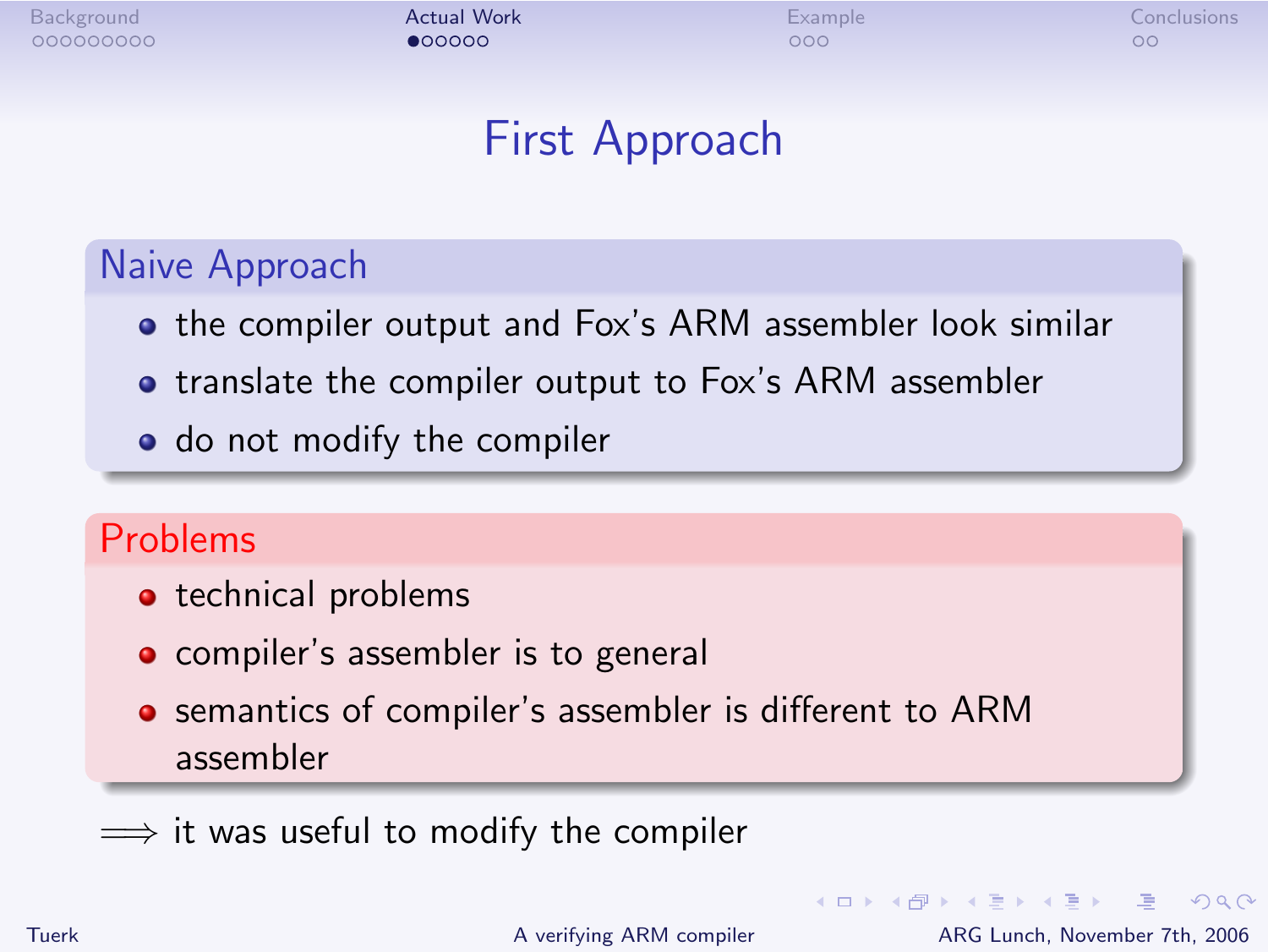## Addressing of the technical problems

- porting the compiler to the new word library
- **•** translation of IL to ARM assembler
	- IL is simpler than the compiler's assembler
	- IL contains no hard coded jump addresses
	- thus one instruction can be easily split into several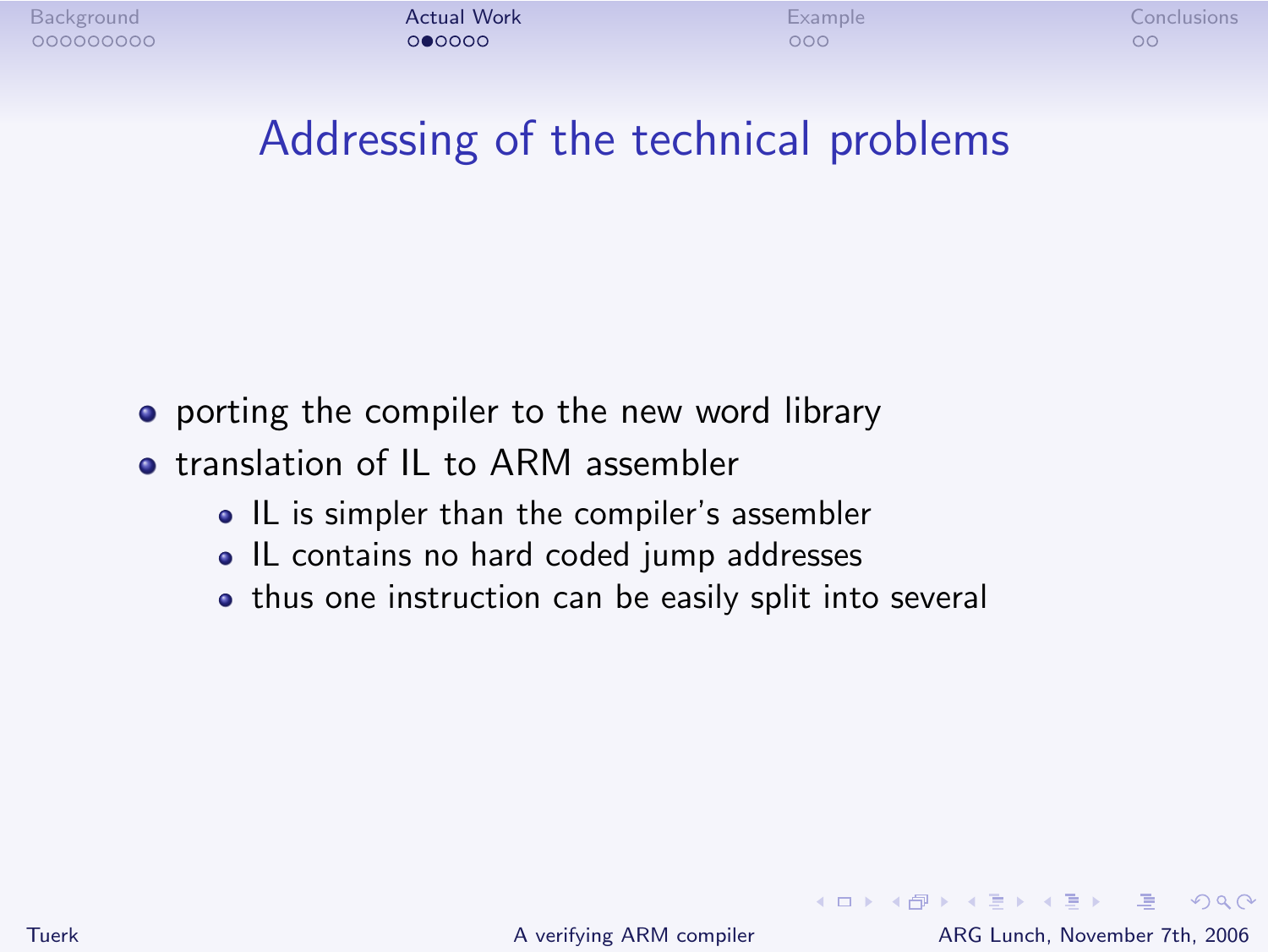# Changing IL to be closer to ARM assembler

- allow memory access only with load and store operations
- a data operation may at most work on one constant

e. g. ADD r0, #1, #2 is not allowed

- change constants from arbitrary 32 bit words to 8 bit words and 4 bit shifts
	- e.g. the 32 bit word  $0 \times 00010000$  is represented by  $(0 \times 01, 0 \times 8)$
	- e.g. the constant 0x00010001 can not be represented directly

K ロ ▶ K 個 ▶ K 로 ▶ K 로 ▶ - 로 - K 9 Q @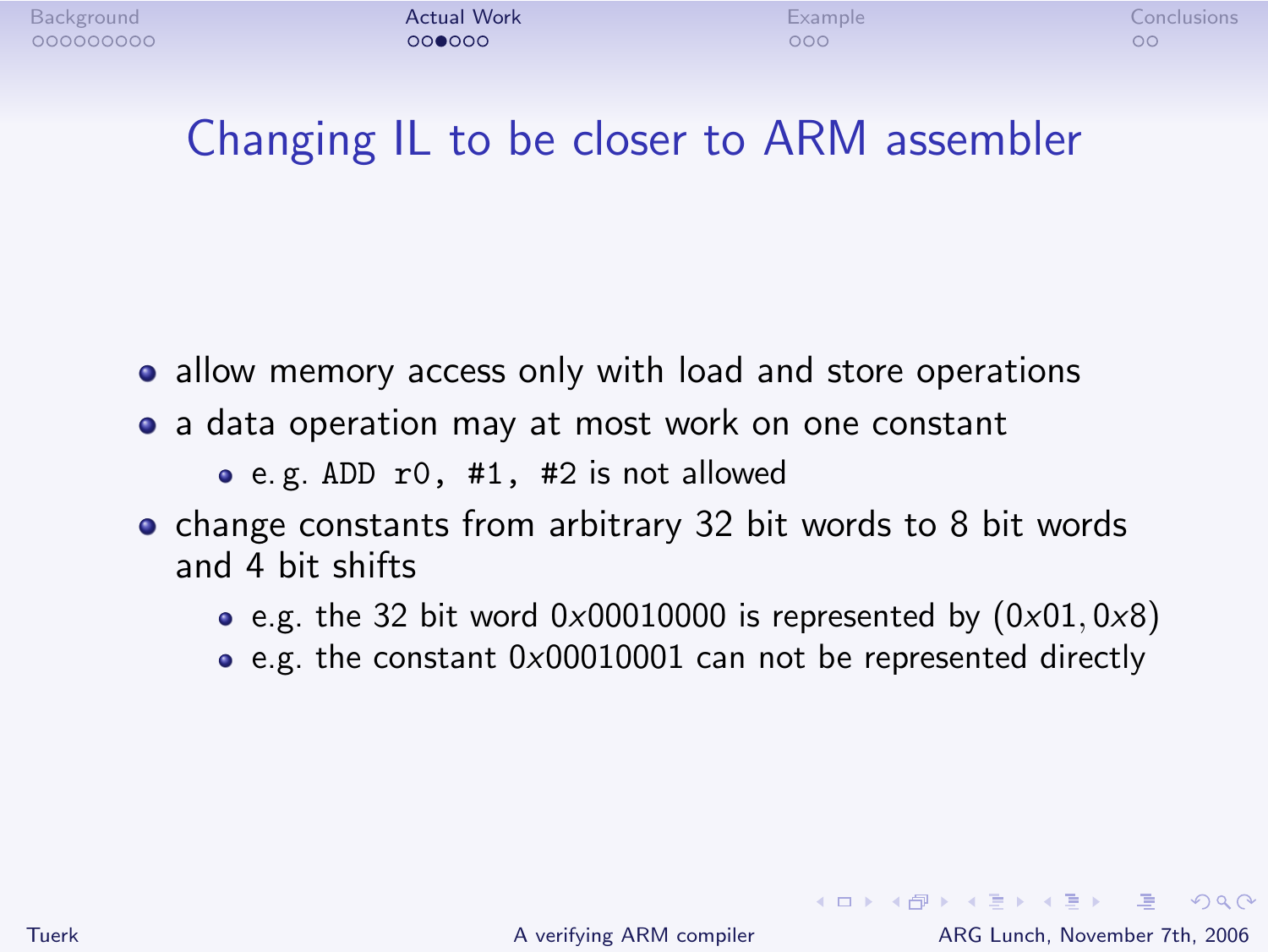# Changing IL to be closer to ARM assembler II

### • fix a bug in addressing memory

- memory is addressed using a base register and an offset
- the upper 30 bit of the base register are used for addressing
- thus, to go to the next 32 bit address 4 has to be added to the base register
- implementation added just 1 and used the whole 32 bit for addressing
- address memory with 30 bit words instead with natural numbers
- $\bullet$  fix bug with comparison operators and flags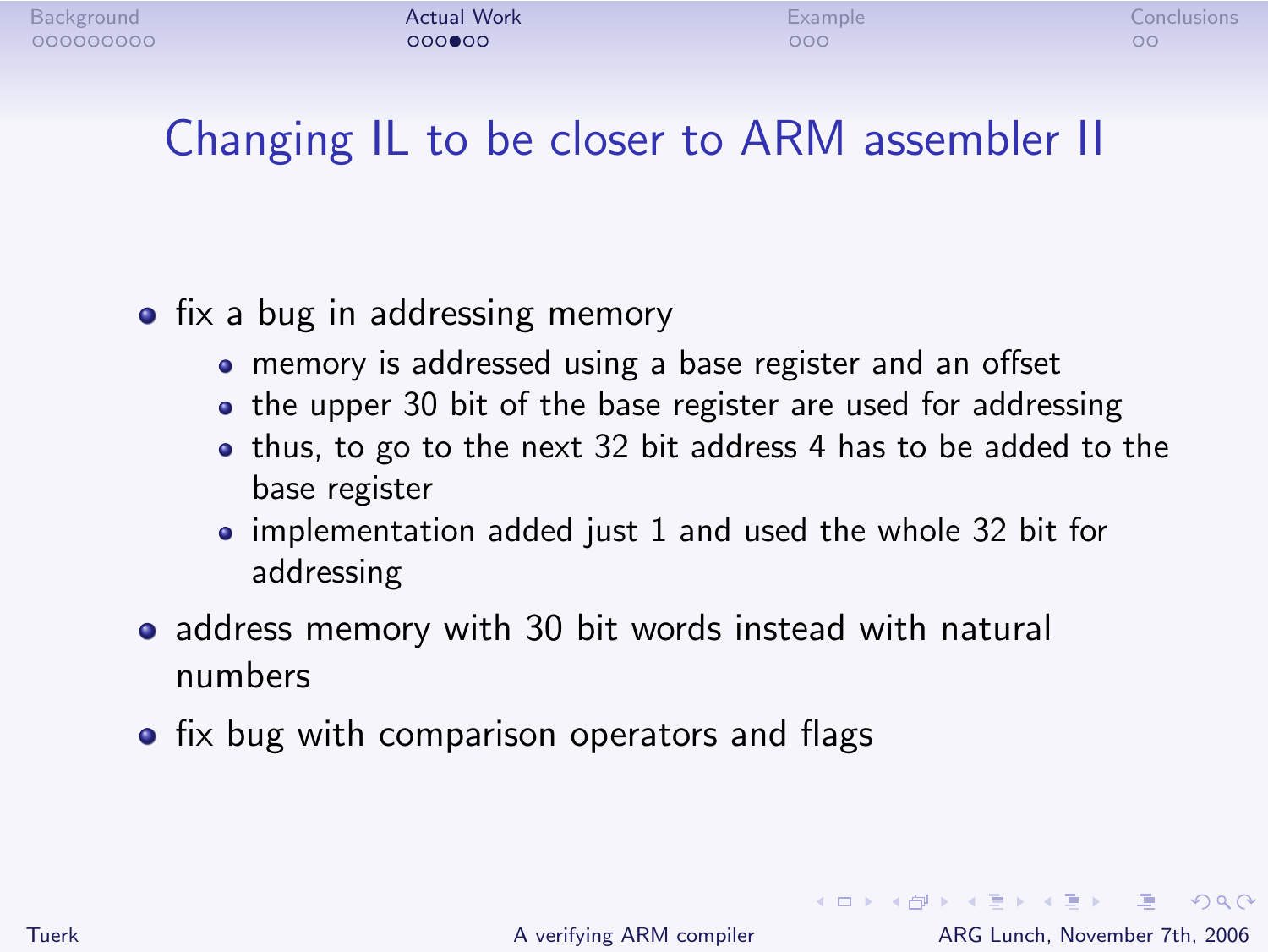## Other changes

• a preprocessing step was added to get rid of ugly constants

- $\bullet$  e.g. example\_const x = (x + (0xFF0012Fw 0x1003w)) is rewritten to example\_const  $x = x + (0x12Cw)$ ! 0xFF000w !! 0xFE00000w)
- the translation to ANF has been adapted to the new IL
- the simulation step of IL programs had to be adapted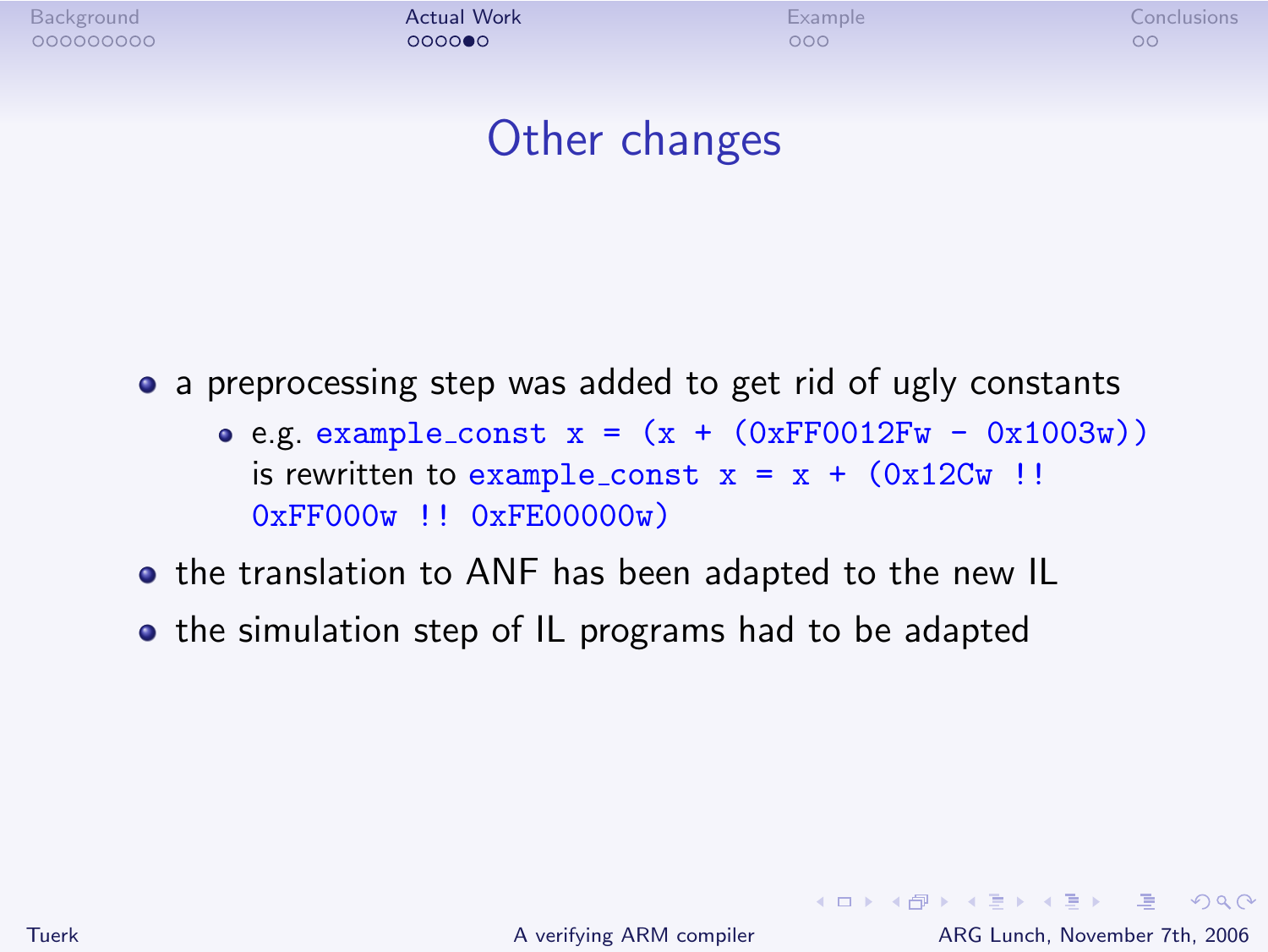<span id="page-16-0"></span>

# Translation to ARM assembler

- **•** there is now a close correspondence between ARM assembler and IL
- the translation of IL to ARM assembler is straight forward
- the correctness proof of this translation for programs not involving memory is laborious, but easy
- however, the compiler had to be modified to export internal informations
	- **•** termination proofs of loops
	- theorem about unchanged registers
	- information about input and output variables
- Myreen's Hoare Logic can be used easily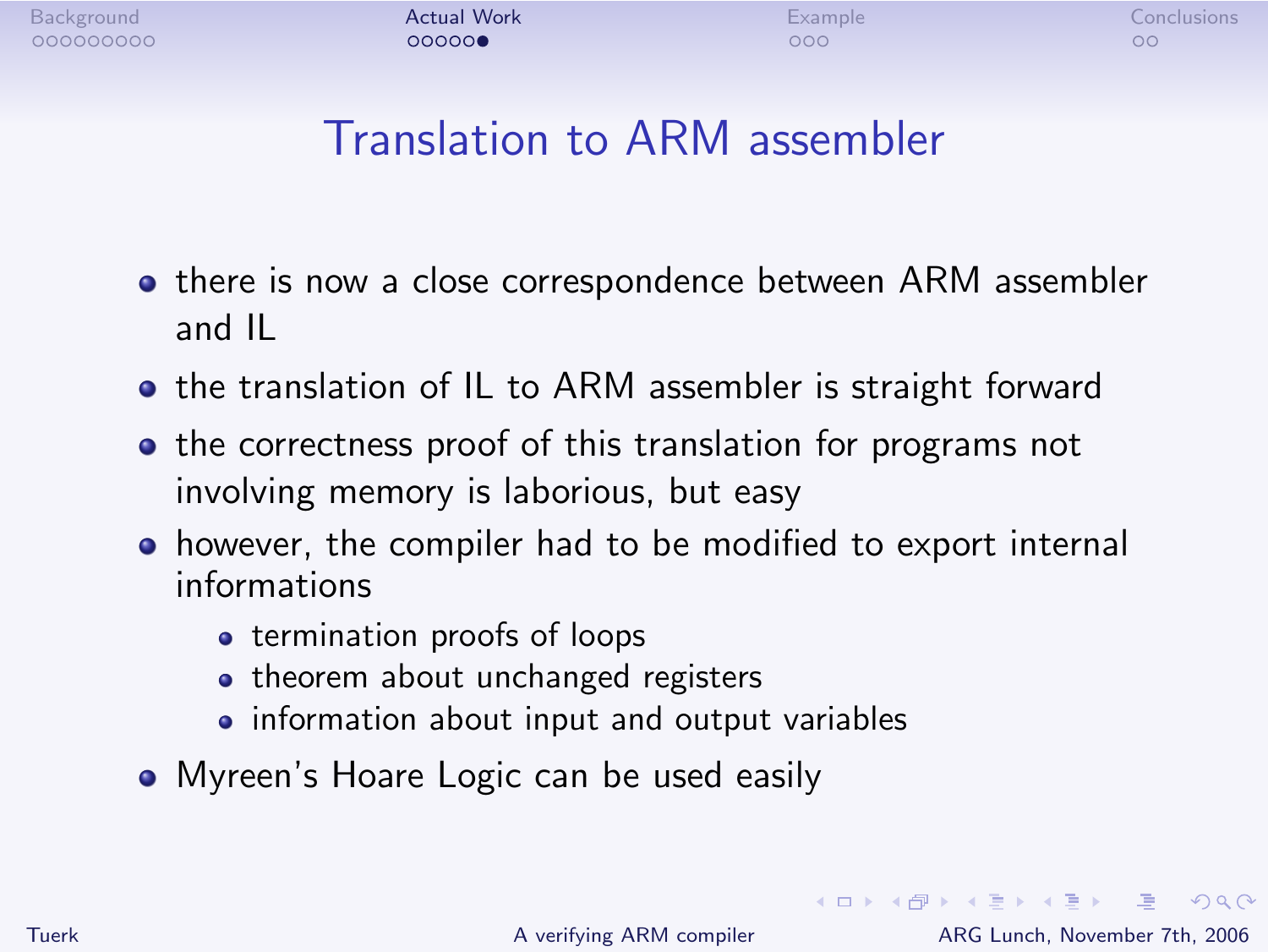### Example

#### Example

```
val ShiftXor def = Define
  '\text{ShiftXor } (x:word32, s, k0, k1) =((x \le 4) + k0) ?? (x + s) ?? ((x > 5) + k1)':
- val spec = #6 (pp_compile ShiftXor_def);
val spec =
  |- !st. (run_ir (BLK [MLSL R4 R0 4w;
                       MADD R2 R4 (MR R2);
                       MADD R1 R0 (MR R1);
                       MASR R0 R0 5w;
                       MADD R0 R0 (MR R3);
                       MEOR R0 R1 (MR R0);
                       MEOR RO R2 (MR RO)]) st) <RR RO> =
     ShiftXor (st<RR R0>,st<RR R1>,st<RR R2>,st<RR R3>)
```
<span id="page-17-0"></span> $290$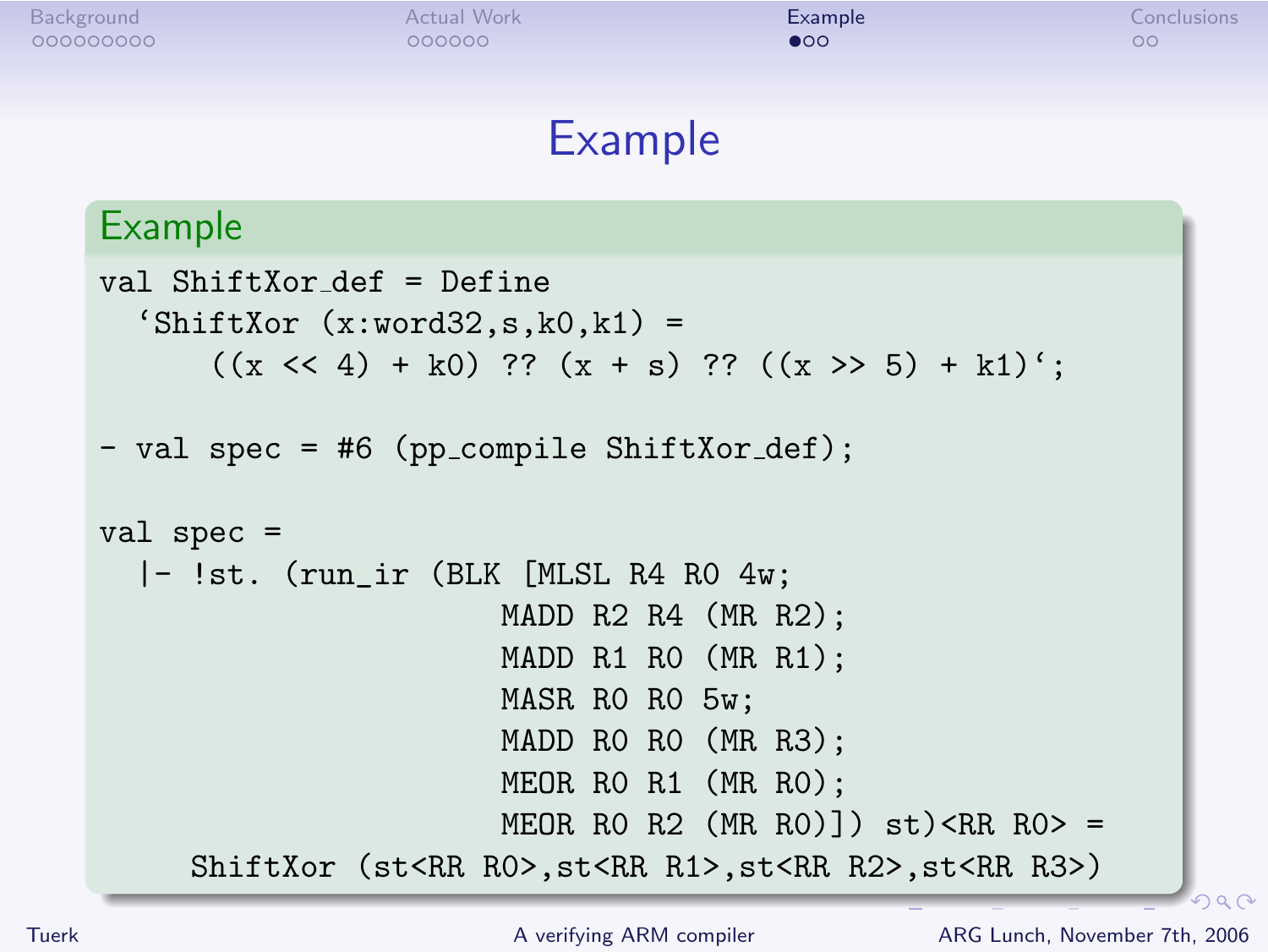#### Example II

```
|- !state_old.
(!e. e < 7 ==)(state_old.memory
   (ADDR30 (FETCH_PC state_{old.}registers + n2w (4 * e))) =enc (EL e
      [MOV AL F 4w (Dp_shift_immediate (LSL 0w) 4w);
        ...
EOR AL F 0w 2w (Dp_shift_immediate (LSL 0w) 0w)]))) /\
\tilde{\text{a}} state old.undefined ==?step_num.
  (REG_READ (STATE_ARMe step_num state_old).registers
    (DECODE MODE ((4 > 0) (CPSR_READ (STATE_ARMe step_num state_old).psrs))) (MREG2REG R0) =
ShiftXor
 (REG_READ state_old.registers (DECODE_MODE ((4 >< 0) (CPSR_READ state_old.psrs))) (MREG2REG R0),
  REG_READ_state_old.registers (DECODE_MODE ((4 >< 0) (CPSR_READ_state_old.psrs))) (MREG2REG R1),
  REG_READ_state_old.registers (DECODE_MODE ((4 >< 0) (CPSR_READ_state_old.psrs))) (MREG2REG R2),
  REG_READ state_old.registers (DECODE_MODE ((4 >< 0) (CPSR_READ state_old.psrs))) (MREG2REG R3)) /\
  ((\texttt{STATE} \_ \texttt{ARMe} \ \texttt{step} \_ \texttt{num} \ \texttt{state} \_ \texttt{old}) \, . \texttt{memory} = \texttt{state} \_ \texttt{old} \, . \texttt{memory}) /\
  \tilde{\phantom{a}} (STATE ARMe step num state old).undefined /\
   (?N Z C V.(STATE_ARMe step_num state_old).psrs = CPSR_WRITE state_old.psrs
               (SET_NZCV (N,Z,C,V) (CPSR_READ state_old.psrs))) /\
  (owrt_visible_regs (STATE_ARMe step_num state_old) = owrt_visible_regs state_old) /\
  (FETCH_PC (STATE_ARMe step_num state_old).registers = FETCH_PC state_old.registers + 28w)
```
<span id="page-18-0"></span>**KOD KARD KED KED AGA**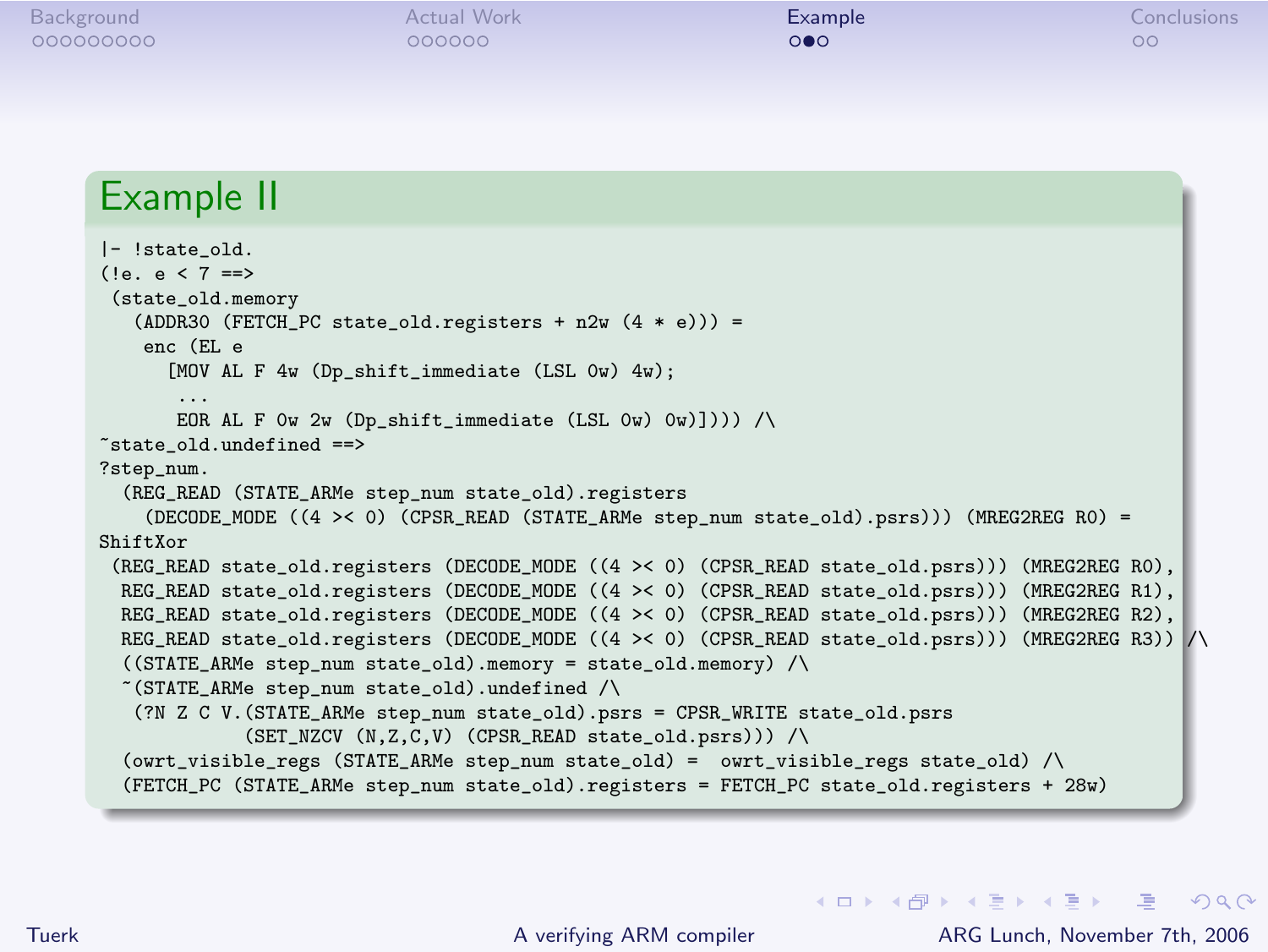### Example III

| $\left[- \right]$ rv $\left[ \right]$ rv $\left[ \right]$ rv $\left[ 2 \right]$ rv $\left[ 3 \right]$ .                |
|------------------------------------------------------------------------------------------------------------------------|
| ARM_PROG                                                                                                               |
| $(R$ Ow rvO * R 1w rv1 * R 2w rv2 * R 3w rv3 *                                                                         |
| $\tilde{R}$ 4w * $\tilde{R}$ 11w * $\tilde{R}$ 12w * $\tilde{R}$ 13w * $\tilde{S}$ )                                   |
| (MAP enc                                                                                                               |
| [MOV AL F $4w$ (Dp_shift_immediate (LSL $0w$ ) $4w$ );                                                                 |
| ADD AL F 2w 4w (Dp_shift_immediate (LSL 2w) Ow);                                                                       |
| ADD AL F 1w 0w (Dp_shift_immediate (LSL 1w) 0w);                                                                       |
| MOV AL F Ow (Dp_shift_immediate (ASR Ow) 5w);                                                                          |
| ADD AL F Ow Ow (Dp_shift_immediate (LSL 3w) Ow);                                                                       |
| EOR AL F Ow 1w $(Dp_{shift\_immediate}$ (LSL $0w)$ $0w)$ ;                                                             |
| EOR AL F Ow 2w (Dp_shift_immediate (LSL Ow) Ow)])                                                                      |
| $(R$ Ow (ShiftXor (rv0,rv1,rv2,rv3)) * R 3w rv3 *                                                                      |
| $\tilde{R}$ 1w * $\tilde{R}$ 2w * $\tilde{R}$ 4w * $\tilde{R}$ 11w * $\tilde{R}$ 12w * $\tilde{R}$ 13w * $\tilde{S}$ ) |

<span id="page-19-0"></span>K ロ ▶ K @ ▶ K 할 ▶ K 할 ▶ ( 할 ) 100 Q Q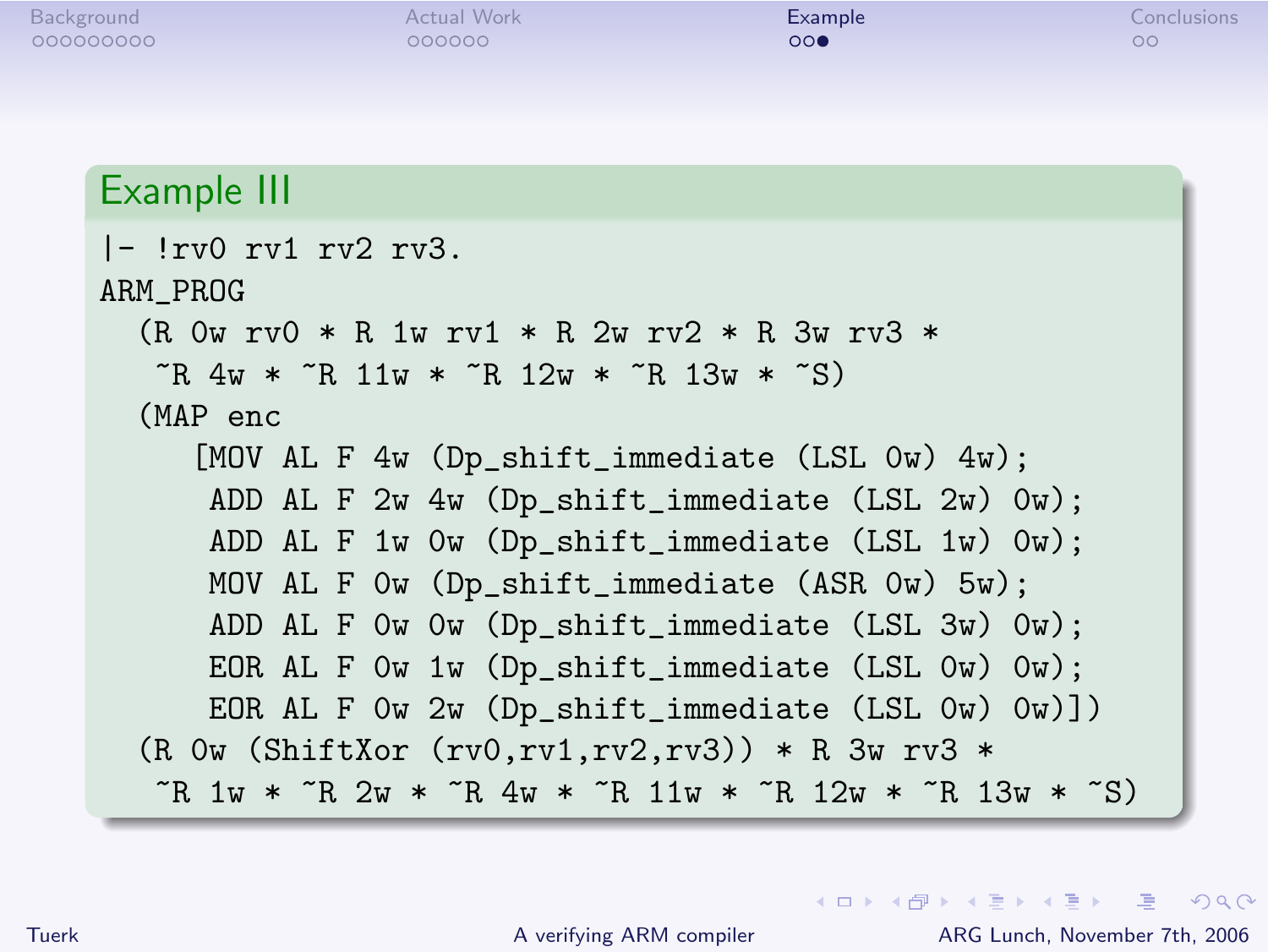[Background](#page-2-0) **Conclusions [Actual Work](#page-11-0) [Example](#page-17-0) [Conclusions](#page-20-0) Conclusions** 

## Unsolved Problems

- **•** the current version of the compiler uses memory just for function calls
- however, function calls are buggy
- **•** therefore, the translation to ARM assembler does not consider memory yet
- the compiler often fails

<span id="page-20-0"></span>